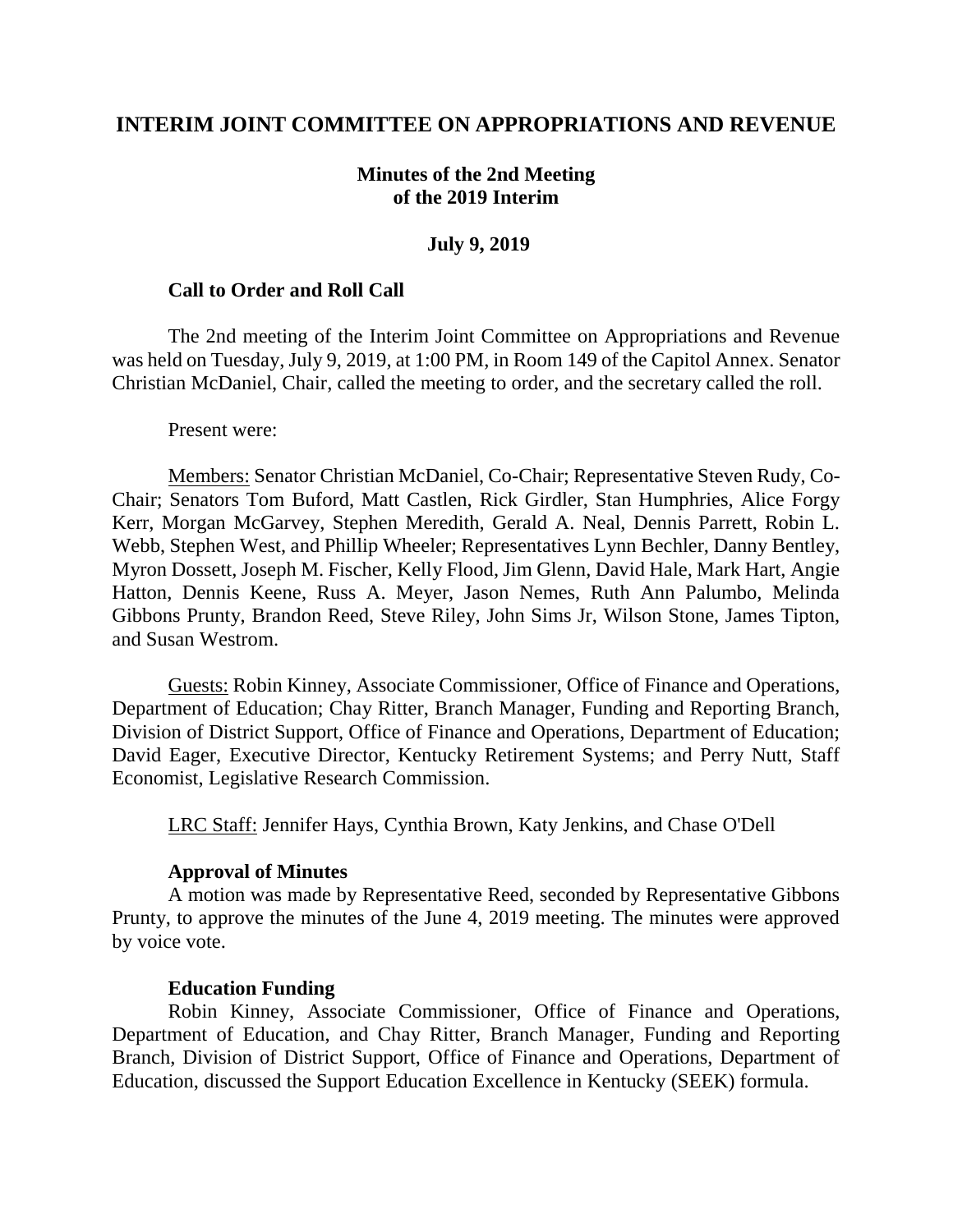Robin Kinney testified that, in 1985, 66 poor property districts formed together to challenge the overall educational system in Kentucky. As a result, the system was declared unconstitutional pursuant to Section 183 of the Kentucky Constitution. The decision resulted in the Kentucky General Assembly enacting the Kentucky Education Reform Act (KERA) in 1990, which included the SEEK funding mechanism. The SEEK funding formula has not changed much in 30 years. KRS 157.350 sets forth Seek eligibility requirements.

SEEK is an allocation formula used to disperse funds to school districts. Once a district receives the funds, the funds can be utilized by the district to make it as efficient and effective as possible.

Mr. Ritter testified that the first input into the SEEK formula is the Aggregate Average Daily Attendance (AADA); which each district reports to KDE. The statewide AADA is about 593,000. Other inputs into the formula include funding for free lunch for at-risk children, funding for children with disabilities, home hospital (H/H) for students unable to physically attend school, and funding for students with limited English proficiency (LEP). Mr. Ritter stated that \$214 million has been appropriated for pupil transportation through SEEK in each of the last several budgets. The most recent calculation for districts' transportation costs totaled about \$376 million.

Districts that have increased local revenue to a level known as 'tier one' may receive additional funding through the budget. About \$160 to \$170 million each year is given to tier one districts. Local revenue and effort are a big part of SEEK. Districts are required to levy a minimum equivalent tax rate of 30 cents per \$100 of assessed property. All of the school districts combined generate about two-and-a-half billion dollars in tax revenues.

Mr. Ritter stated that 'nickels' are nickel-equivalent taxes that help districts dedicate funds to facilities renovation and new construction. Each district is required to have the Facilities Support Program of Kentucky (FSPK). The equalization formula for nickels is formula driven and impacted by local property assessment and statewide equalization level.

In response to a question from Senator McDaniel, Mr. Ritter stated that 'local effort' is determined based on assessed value. In response to another question, Ms. Kinney confirmed that, if a local county has a poor collection percentage, that factor will be one of the biggest determinants in large fluctuations of funding for the county's schools.

In response to a question from Representative Stone, Mr. Ritter and Ms. Kinney stated that the 2019-2020 budget was the first budget that included language stating that unexpended SEEK funds would be allocated for pupil transportation. In response to another question, Mr. Ritter and Ms. Kinney confirmed that the General Assembly would need to include that language in the next budget for unexpended SEEK funds to continue be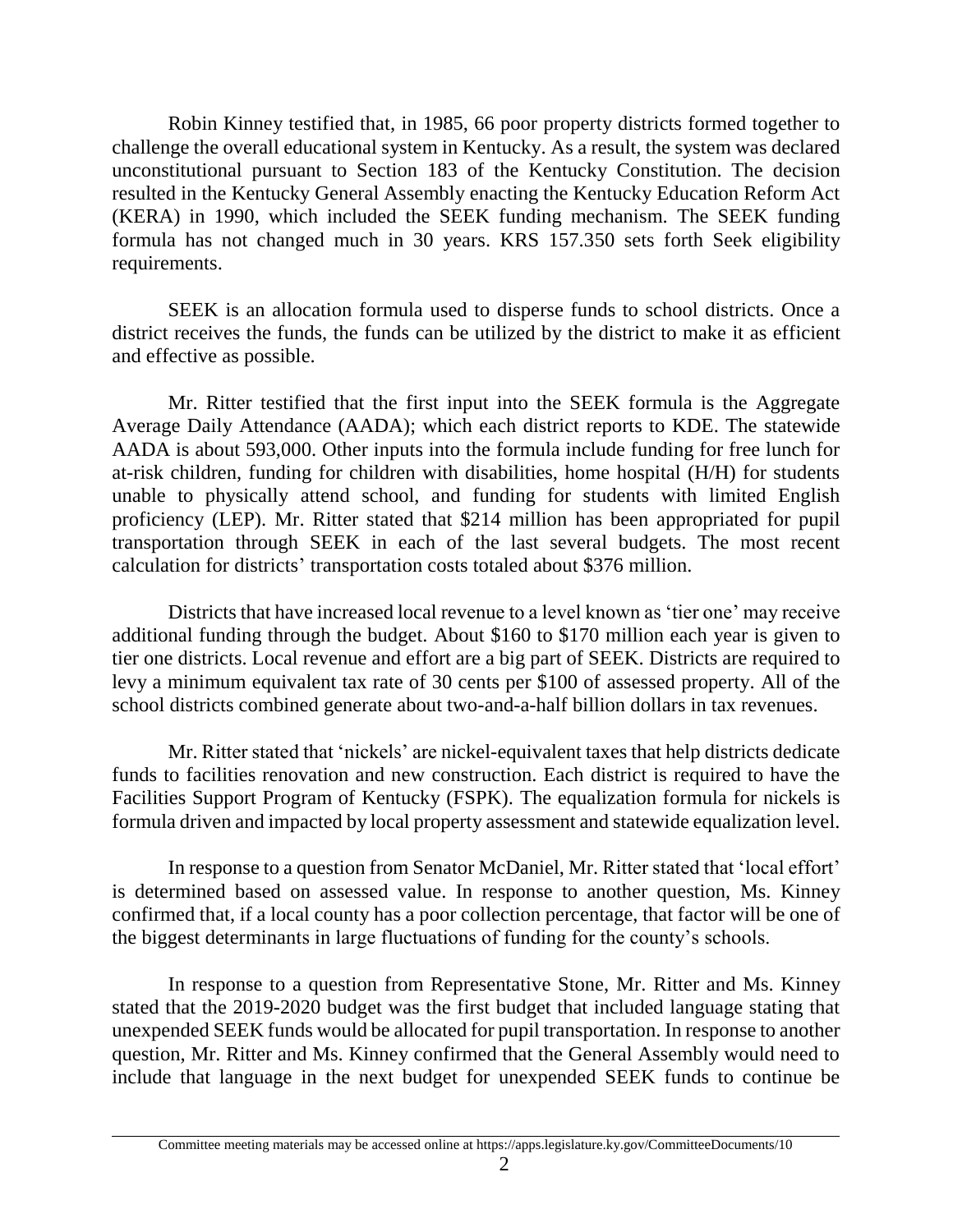allocated for pupil transportation. Representative Stone expressed his hope that the legislature would find a way to help with transportation costs.

In response to a question from Senator Kerr, Ms. Kinney stated that Jefferson County has over 100 languages spoken in its schools. In response to another question from Senator Kerr, Ms. Kinney stated that she would provide Senator Kerr with a list of the category five schools.

In response to a question from Representative Sims, Mr. Ritter and Ms. Kinney testified that the SEEK per pupil rate has been at \$4,000 only during the current biennium. In response to another question from Representative Sims, Ms. Kinney stated that school districts are using federal funds for various expenditures within the educational system. In response to another question, she said that different school districts have different financial needs based upon the population, enrollment, and debt of the district. In response to a final question from Representative Sims, Mr. Ritter stated that the SEEK formula accounts for property wealth within districts. A school district with high property wealth receives less from the state because of the 'local effort.' A district with low property wealth and local effort will receive more state assistance.

In response to a question from Representative Dossett, Mr. Ritter stated that there is no guarantee that the state will match the recallable nickel if it is passed by a district. Rather, it depends upon the language in each biennium budget bill.

In response to a question from Senator McDaniel, Ms. Kinney stated that each county must have a school district, but that she was not aware of guidelines regarding how many schools must be in a district. In response to another question from Senator McDaniel, Mr. Ritter testified that KDE has field staff who visit districts throughout the year. KDE has an audit process to check a district's attendance records and other records.

In response to a question from Senator Neal, Ms. Kinney stated that the SEEK formula does not include a process by which to determine whether a viable level of student service delivery is being maintained in the state.

In response to a question from Representative Rudy, Mr. Ritter testified that less than 10 school districts are levying an occupational tax. The district occupational tax is levied on taxpayers who live and work in the district.

# **Kentucky Retirement Systems**

David Eager, Executive Director, Kentucky Retirement Systems (KRS), discussed actuarial assumptions for KRS.

Mr. Eager testified that the actuary's job is to come up with the appropriate amount of money that the state, cities, and counties should contribute to fund retirements. Actuaries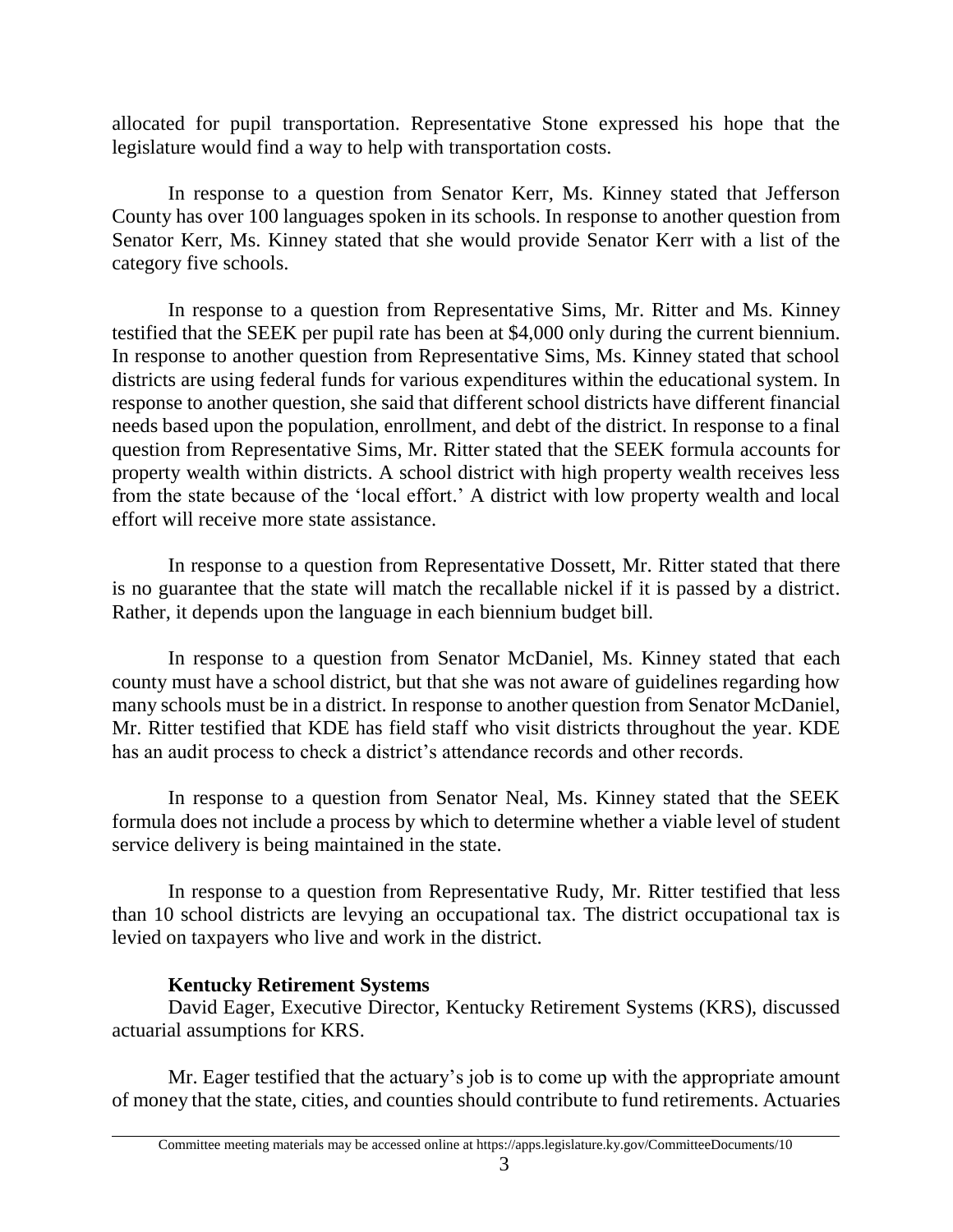know the age of each systems' members, how much money each member earns, how much service each member has, the gender of each member, and each member's occupation. Actuaries do not know how much money that investments will earn, how long members are going to live, when members are going to retire, how long members will stay in a job, or if members will become disabled.

An experience study of KRS is statutorily required every five years. The experience study for the five-year period ending June 30, 2018, was conducted by the actuary, Gabriel, Roeder, Smith & Company (GRS). The KRS Board agreed with and approved the actuarial assumptions recommended by GRS as a result of the study. The assumptions will determine contribution rates for the Kentucky Employees Retirement System (KERS) plan and the State Police Retirement System (SPRS) plan for Fiscal Years 2021 and 2022. The new rates will go into effect June 1, 2020. The assumptions will also determine contribution rates for the County Employees Retirement System (CERS) for Fiscal Year 2021.

Mr. Eager stated that KRS went many years relying on assumptions that were outdated. When KRS adjusted the interest assumptions in 2017, that action drove the contribution rate from 49 percent to 83 percent. It had to be done because the system was underfunded and underestimated for a long time.

Mr. Eager highlighted changes to the assumptions made by KRS. KRS added two years to the assumed life expectancy of members. Turnover varies between systems, with KERS non-hazardous having higher turnover, and CERS non-hazardous having lower turnover. KRS also made investment earning assumptions 1.25 to 1.50 percent lower than previously assumed, depending on the system.

KRS is projecting what the life expectancy will be for members who will be retiring for the next 40 years, and that there will be a higher cost associated with it. Previous experience studies used the national mortality tables, but that KRS will now determine mortality based on its own membership. People in the KRS live longer than the national average. Starting in 2020, the life expectancy assumption for males age 65 will increase from 19 years to 21. The assumption for females age 65 will increase from 22 years to almost 24. The state will have to pay more money in benefits because people are staying in the system longer.

Due to the new assumptions, employer contribution rates and requirements are recommended to rise. The recommended contribution rate for KERS non-hazardous will rise four percent, resulting in \$59 million more needed to fund that system. The contribution requirement for KERS hazardous will increase by four million dollars. The rate will increase by 3 and a half percent for CERS non-hazardous, requiring \$86 million more. The CERS hazardous contribution rate is recommended to increase from 46.5 percent to 57.6 percent. The contribution rate for SPRS is recommended to increase 13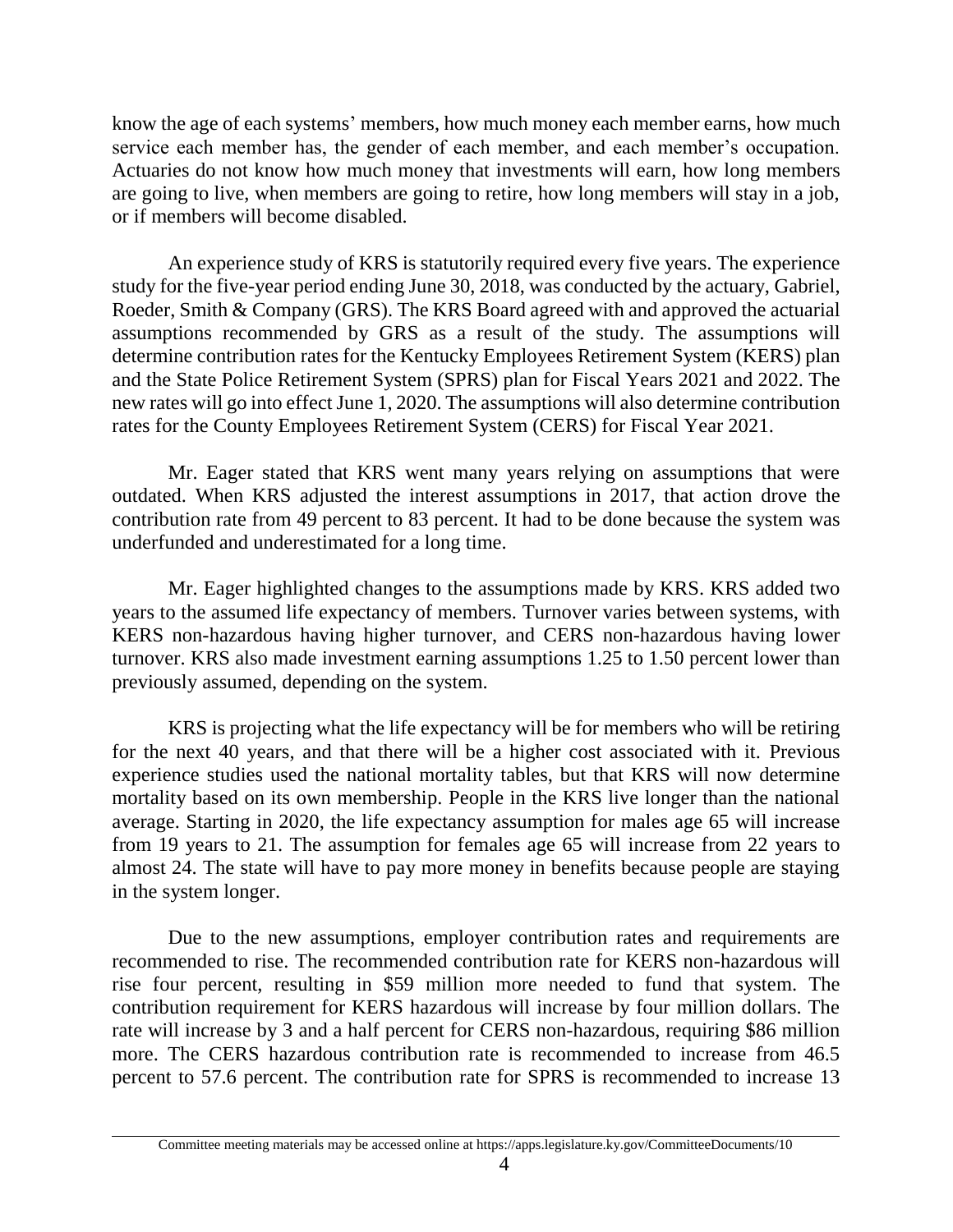percent. The new recommendations modestly lower the funded status of each retirement system.

In response to a question from Senator McDaniel, Mr. Eager stated that life expectancy is ascending. The KRS board deferred to the actuary's forecast as it relates to life expectancy. KRS needs to ask for funding that matches the level 'prescribed' by the actuary. In response to another question from Senator McDaniel, Mr. Eager testified that he did not know if the Kentucky Teachers' Retirement System (KTRS) was still using stock assumptions.

In response to a question from Representative Hatton, Mr. Eager said that from KRS' standpoint, it would be irresponsible to fund the system less than the actuary recommends. The solution to city funding problems is not to cut pensions. A big adjustment in the assumptions made was necessary because small adjustments had not been made over time.

In response to a question from Senator Wheeler, Mr. Eager testified that there is very little liability associated with the tier three cash-hybrid plan, because it has been in place for five years. If the state continues to fund at the full Actuarially Required Contribution (ARC), the contribution rate for a new person coming into KRS will be 3.05 percent in 2043. Tier three will have a positive impact.

In response to a question from Representative Tipton, Mr. Eager stated that the funded ratio for CERS non-hazardous was higher 10 years ago. In response to another question from Representative Tipton, Mr. Eager said that incorrect assumptions in the past were a big contributor to the funded ratio of CERS consistently decreasing over time, even when employers were paying 100 percent of the recommended contribution rate. KRS was in a negative cash flow for 15 years. In response to another question, Mr. Eager testified that KRS non-hazardous payroll growth will be -10 percent this year. Representative Tipton stated that at some point there will be an economic downturn that puts stressors on investment returns; continuing to say that it is important to have accurate assumption rates. Mr. Eager stated that KRS needs to amend the system to rely less on contributions based on payroll growth.

In response to a question from Senator Buford, Mr. Eager said that last year, KRS was 'shorted' \$132 million because quasi-governmental agencies were allowed to pay a 49 percent contribution rate, and the state did not appropriate the difference. It will cost KRS \$121 million next year. In response to another question from Senator Buford, Mr. Eager testified that he knows of three bills being considered related to quasi agencies, with the net-present cost of them totaling \$800 million. Senator Buford stated that if the legislature allows quasi agencies to have the lesser contribution rate, it could result in \$1.5 billion to the negative side of the bottom line over 20 years.

Committee meeting materials may be accessed online at https://apps.legislature.ky.gov/CommitteeDocuments/10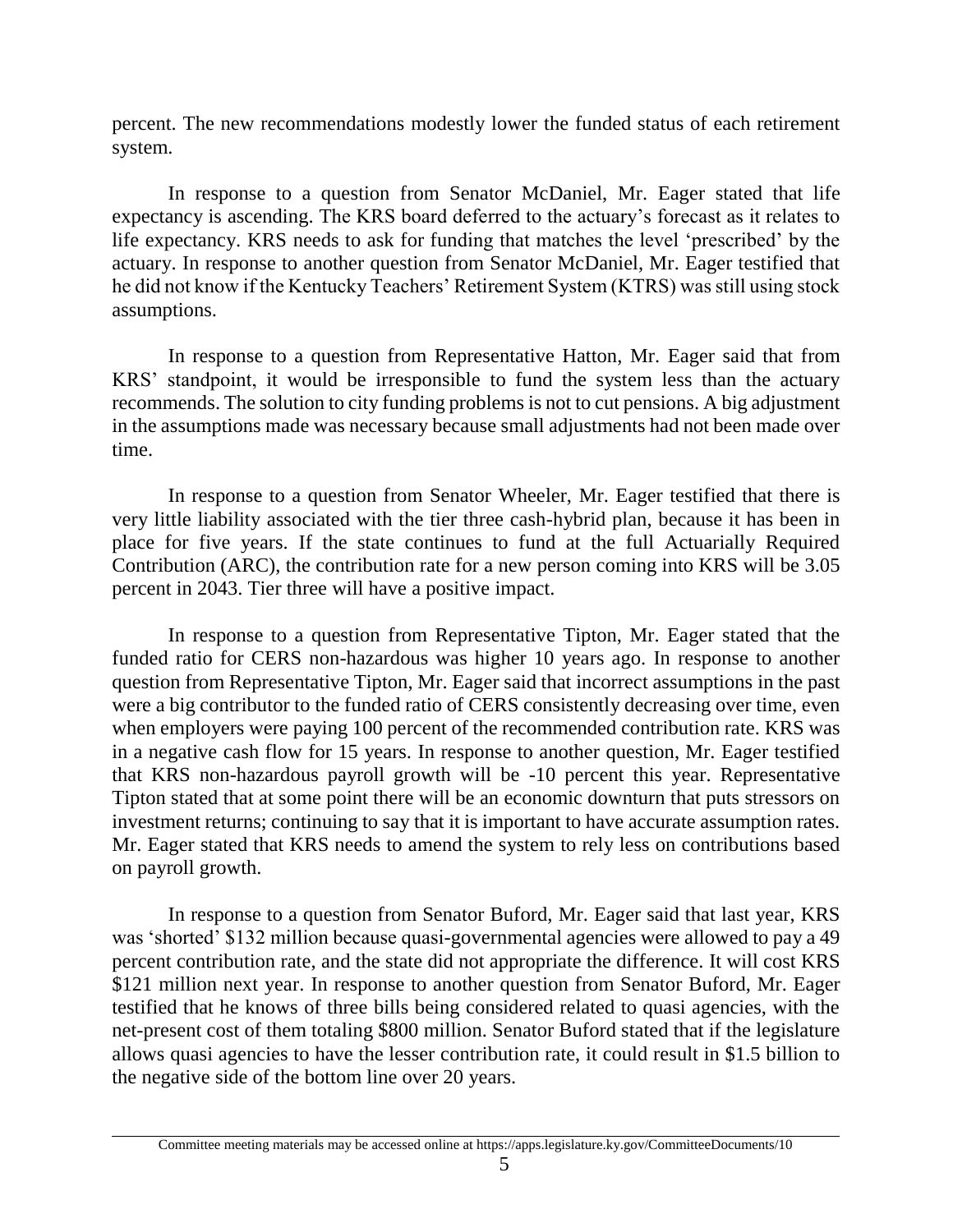In response to a question from Senator McDaniel, Mr. Eager stated that after September 1, it will be much more expensive to buy time. In response to a follow-up from Senator McDaniel, Mr. Eager said that a person conventionally retiring will not see a change in benefits due to changes in actuarial assumptions. It may affect reduced benefits for early retirement.

In response to a question from Representative Nemes, Mr. Eager said that the difference between the contribution rate quasi agencies pay, and what the agencies would pay at the full rate, will be \$121 million next year. Representative Nemes questioned why the actuarial analysis on the proposed quasi agency pension bill did not take into account what taxpayers would have to pay if the legislature did nothing. Mr. Eager stated that the actuarial analysis provided information for the costs of the five options for quasi agencies within the proposed bill.

In response to a question from Senator West, Mr. Eager testified that the funded ratio for KERS non-hazardous is 12.9 percent, and that it is likely decrease. In response to another question, he stated that KERS has positive cash flow for the first time in 15 years. If things do not change, the asset and liability levels will grow.

In response to a question from Representative Meyers, Mr. Eager testified that he did not know whether the administration has discussed ways to create new revenue or increase revenue.

### **Tobacco Settlement Funds**

Perry Nutt, Staff Economist, Legislative Research Commission, discussed tobacco settlement funds.

Mr. Nutt testified that Kentucky signed the Master Settlement Agreement (MSA) in 1998. Under the terms of the contract, Kentucky receives a payment each April from cigarette manufacturers that have signed the MSA. On average, over the past 20 years, Kentucky has received about \$111 million each year under the MSA.

In the 2000 Regular Session, House Bill 583 created the Tobacco Settlement Agreement Fund (TSAF), which divided all MSA payments into three funds. The Agricultural Development Fund (ADF) receives 50 percent of the moneys, the Early Childhood Development Fund (ECDF) receives 25 percent, and the Health Care Improvement Fund (HCIF) receives 25 percent. In the same year, House Bill 611 created the ADF and specified that MSA money distributed to the ADF would be divided into two accounts; with 65 percent of funds going to the state account, and 35 percent going to the county account. In the 2000 Regular Session, House Bill 706 created the ECDF. In the same session, House Bill 517 created the HCIF and specified that MSA money distributed to the fund was to be allocated to three areas; 70 percent of funds are to go to the Kentucky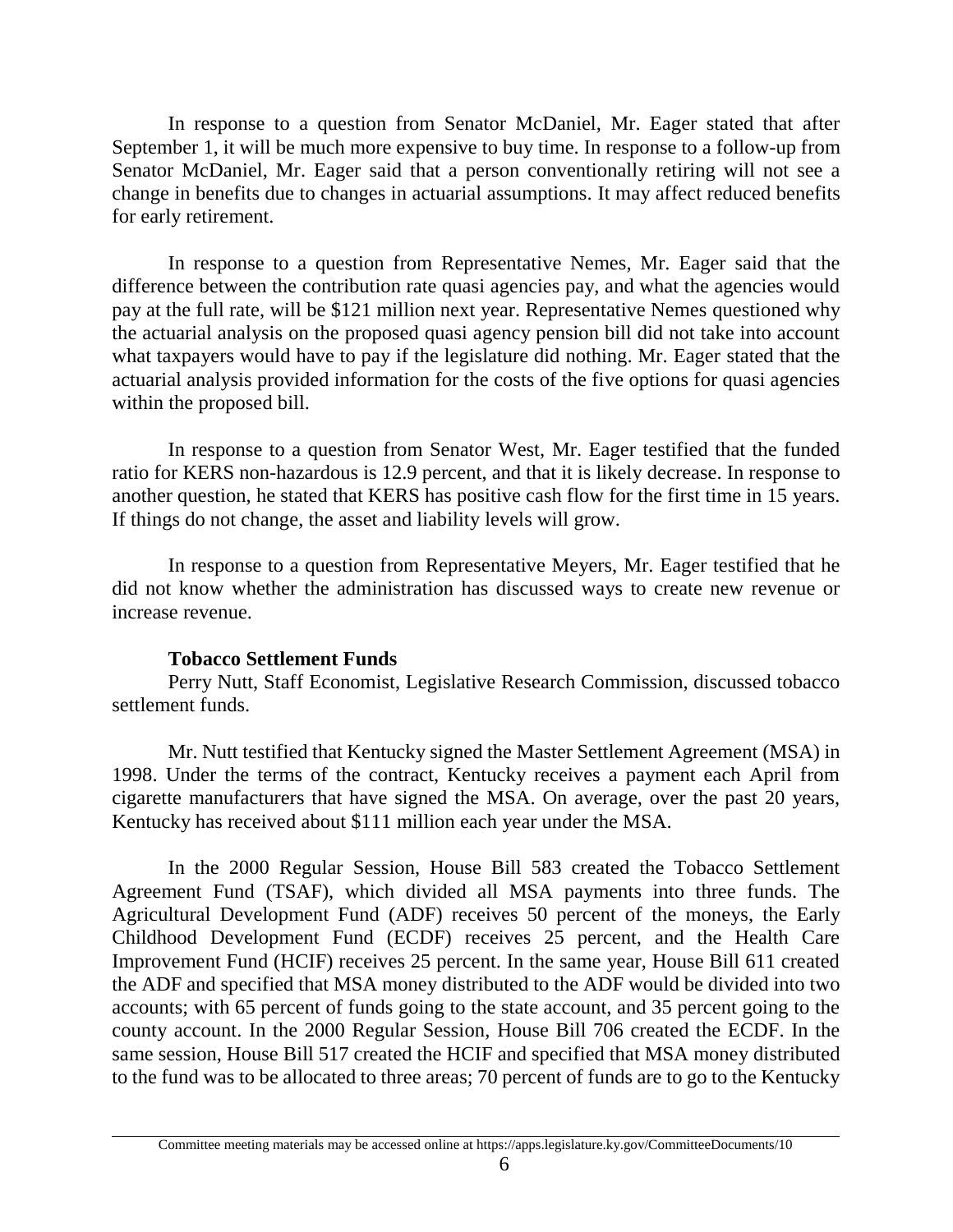Access Insurance Program, 20 percent of funds are to go to the Lung Cancer Research Program, and 10 percent of funds are to go to substance abuse treatment for minors.

Mr. Nutt testified that tobacco dollars do not lapse to the general fund at the end of the fiscal year, rather they can carry forward. Tobacco dollars are tracked separately from other general fund dollars.

From 2000 to 2014, MSA appropriations closely followed the statutory distribution formula. Starting in Fiscal Year 2015, the approach was changed. For tobacco appropriations, the debt service is first taken off the top, with distributions then being made to the three funds.

Mr. Nutt stated that the current budget predicts \$118.1 million in MSA receipts for Fiscal Year 2020. Mr. Nutt reviewed the various areas receiving general fund tobacco appropriations for Fiscal Year 2020. For Fiscal Year 2020, the ADF will receive \$42,636,600 in appropriations, with the ECDF receiving \$27,930,800, and the HCIF receiving \$17,391,400.

In response to a question from Senator Buford, Mr. Nutt stated that there have been a few years in which there was a deficit in the general fund receipts, while also a surplus in the tobacco receipts. The unanticipated tobacco receipts have sometimes lapsed back into the general fund to help in a deficit situation. In response to a statement from Senator Buford, Mr. Nutt stated that while there may have been money taken out of Kentucky Access in the past, it was not general fund tobacco money.

Representative Stone stated that the MSA was the result of a settlement between tobacco companies and state attorney generals, with approximately 40 states agreeing to the settlement. States receive funds from the agreement based on the amount of tobacco sales in the state. Kentucky has spent the funds it receives from the MSA well. The MSA has had many positive effects.

Senator Webb stated that Kentucky is an international model as it relates to the handling of MSA funds.

# **Correspondence Received**

Senator McDaniel reviewed the correspondence received from Jenny Bannister, Deputy Director, Office of Budget Review (LRC).

# **List of Reports Received Since June, 2019**

Senator McDaniel reviewed the list of reports received by the committee since June, 2019.